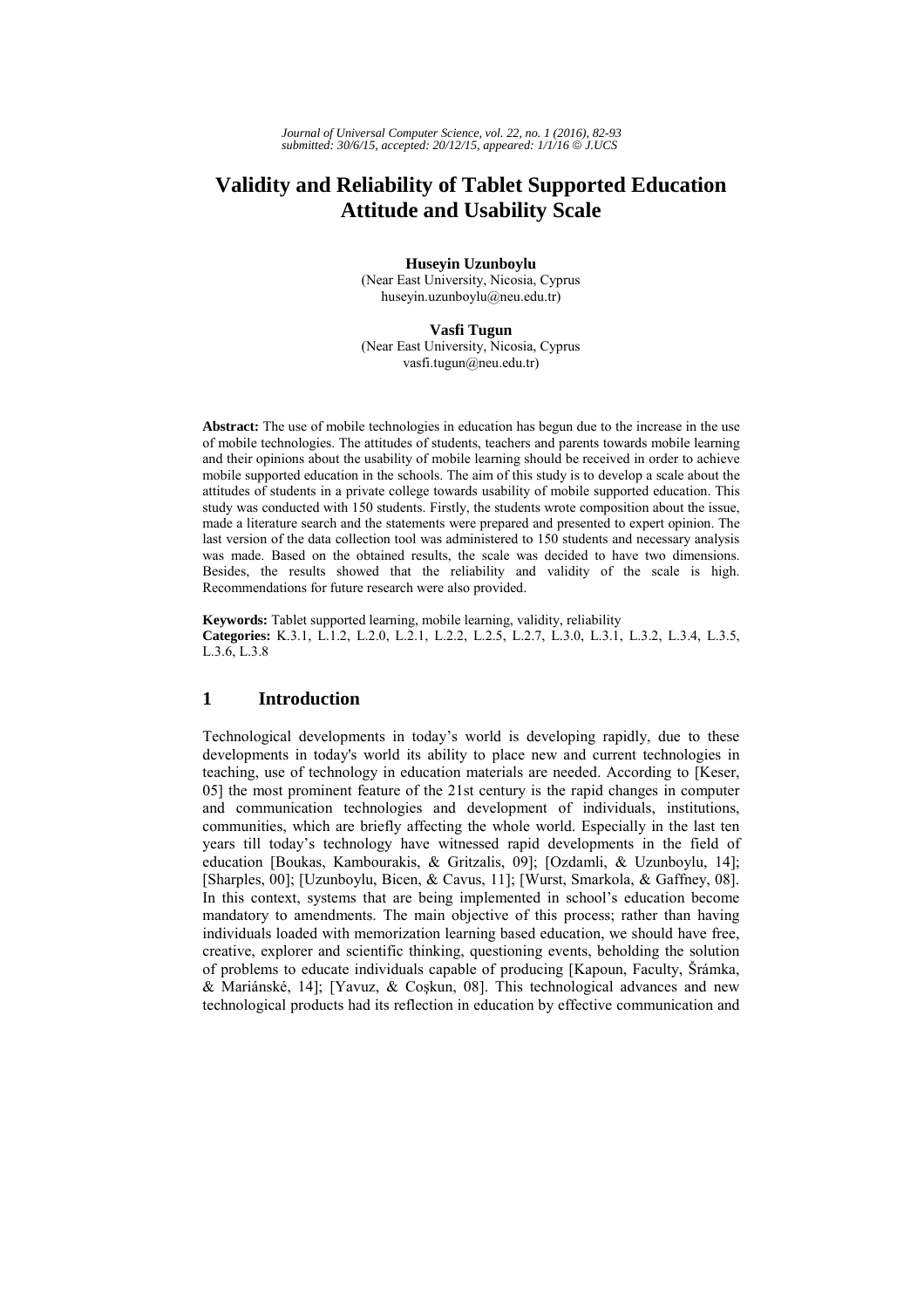personal computers as a teaching tool in teaching-learning process [Bicen, & Uzunboylu, 13]; [Güven, & Sülün, 12]; [Ozdamli, 13]. The integration of technology has become inevitable since the usability of information technology had widespread in society and after beginning to use it with the educational environment [Akkoyunlu, 96]. Educational environment that appeals to multiple senses are known as easily and permanently facts that are held in effective learning events [Çepni, & Akyıldız, 10]. With the increasing use of computers for education, teachers moved away from the traditional methods, a lot of universities have started to implement in web-based courses, educational use of mobile technology and wireless technology began to be called [Bicen, Ozdamli, & Uzunboylu, 12]; [Cavus, 10]; [Markett, Sánchez, Weber, & Tangney, 06]; [Motiwalla, 07]; [Rau, Gao, & Wu, 08]; [Simsekli, 14]. During the recent years from number of surveys assumed that the use of technology in the classroom has left positive impact on students, interesting in learning the desire course, help them learn knowledge and skills, increase the students motivation, and focused on teachers and students a rich educational environment [Aksal, 11]; [Delen, & Bulut, 11]; [Gündüz, 10]; [Güzel, 11]; [Kenar, 12]; [Keser, Uzunboylu, & Ozdamli, 11]. Students to understand the evolving technology, to use the technology, to keep pace with innovation, the provision of courses in terms of line with technological developments are expected to be useful.

Tablet computer is a portable computer with the generic name. Being stronger than a modern computer and the screen size may vary according to the types. Tablet computers, allows users to easily move data and offers storage, but today is known as an indispensable communication tool. A mobile technology of the information society offers excellent features for students and educators [Bicen, & Arnavut, 15]; [Uzunboylu, & Ozdamli, 06]; [Uzunboylu, & Ozdamli, 11]; [Ozdamli, & Uzunboylu, 14]. In the year of 2010 within the light of this project, Turkey carried out a project called FATIH project which was basically a tablet supported computers. Tablet computers allow students to prepare their work, presentations, and let them store their work and chance to repeat their work whenever they want. In light of all these projects in Turkey in 2010 under the name of FATIH, tablet computer aided education has been started. FATIH project, aimed to provide equality of opportunity in the field education and training and to develop the information technology education in the schools of primary education and secondary education in the Republic of Turkey, information technology tools teaching-learning process more senses to be able to appeal, for effective use in lessons; preschool, elementary and secondary level schools total of 570.000 classrooms is provided with LCD Panel IWB and internet network infrastructure [MEB, 14]. Researchers conducted [Kurt, Kuzu, Dursun, Güllüpınar, & Gültekin] in 2013 based on their findings from focus group interviews with teacher's shows us that FATIH project largely has positive impact on socialization and a sense of responsibility on students. [Akinci, Kurtoğlu & Seferoglu] in 2012, argue that in order to make FATIH project successful it needs to be a successful professional in-service training, which is a prerequisite for success in the major approaches and project in teacher training institutions co-operation must be necessary. On the other hand, many studies have been made within FATIH project. This study has been observed in 2014 when [Çetinkaya, & Keser] work titled of Problems and Solutions teachers and students face when using Tablet computers, teachers that work in the secondary schools, and students studying in these institutions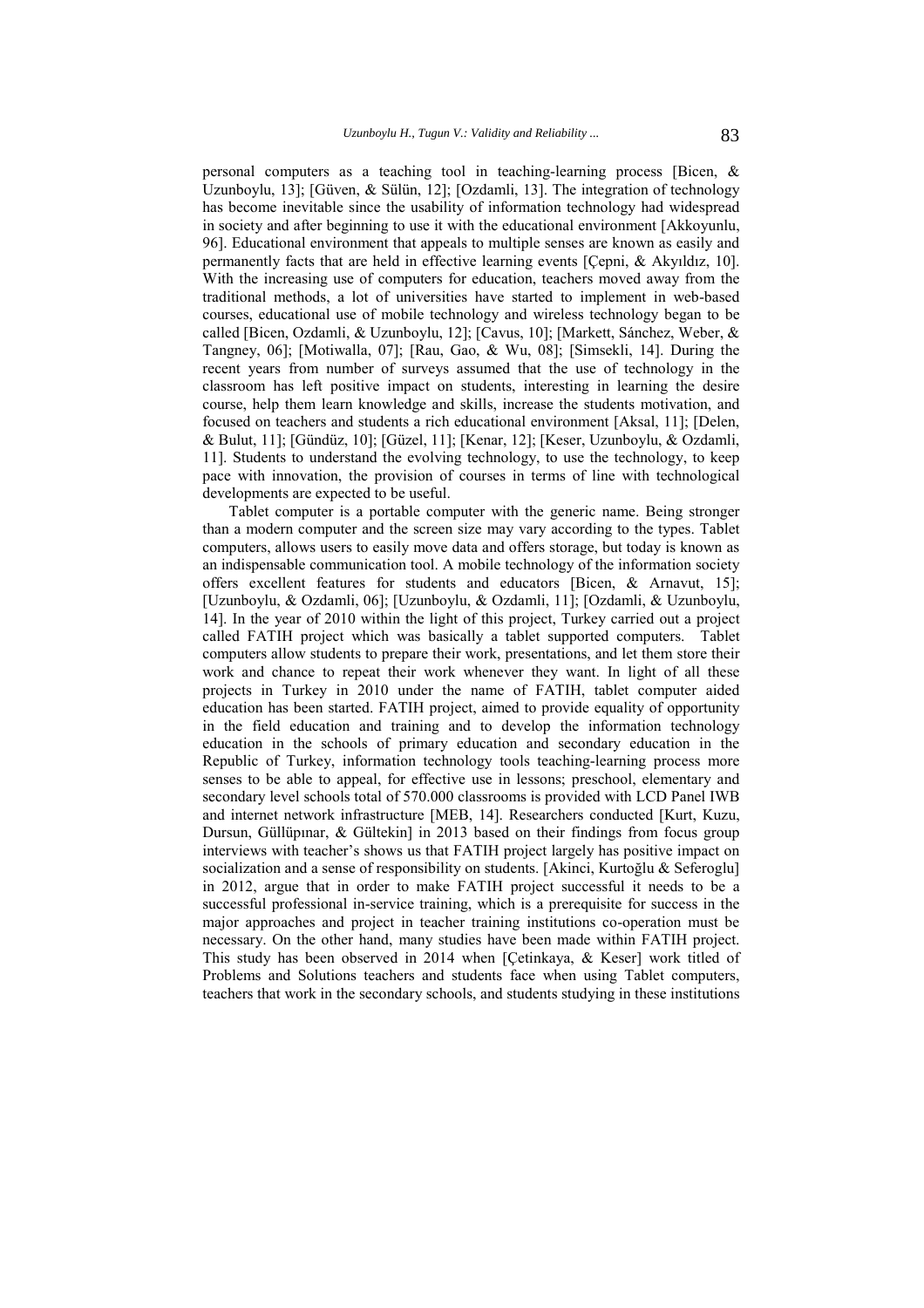encountered problems during the use of tablet computers and suggestions for solutions to these problems were aimed to determine, and the most important problem stated was that the use of tablet computers for out of purposes for teachers and students.

In the light of all these developments and research were aim to develop this attitude scale. Researchers conducted survey in both Turkey and Cyprus for the tablet supported education, students' attitudes shed light on this scale for research is of great importance. Research done by [Uzunboylu,  $& Ozdamli$ ] in 2011 shows us the reason why this project was done, because perceptions of teachers and students to learn how to use tablet computers was higher and tablets had higher use in education were expected to begin. So, the purpose of this study is to determine student's attitudes towards tablet aided education studying at secondary education level and to develop the availability of valid and reliable for Liker-type scale.

## **2 Method**

This research constitute in Northern Cyprus Ministry of Education in Secondary Education in a private college with 319 students who are learning in class 6 and 9 (160 females, 159 males). The reason why 6th and 9th grade students participated in this study is because tablet education is given as a pilot application to those two classes. 319 students that participated in tablet classes had an odd number in their last digit of their school number. In this study using stratified random sampling method was used to determine sampling. Stratified random sampling is a process in which certain sub groups are selected for the sample in the same proportion as they exist in the population [Fraenkel, Wallen, & Hyun 2006]. For this study, we decided to have a sample made up of %50 of the target population. Data for the tests of reliability and validity were obtained from a sample of 160 students from 8 classes. The return rate 93.7% and 150 useable questionnaires were available for analysis. A total of 150 students participated in the study, 57% of girls ( $n = 86$ ), 43% are male. Student's ages ranged from 11 to 15. The average age is 13.

### **3 Development of Scale**

Students studying in tablet supported secondary education (TSE) have attitudes towards tablet aided education and scaling tool must be used to determine its usability in courses. For this purpose, the scale of the tablets when creating materials for educational use and the related literature for mobile learning content screening and analysis made in the written statement is 23. Tablets prepared for the scale-aided education, examined by language experts and language mistakes that do not conform to the rules have been corrected. Faculty members of 10 workers in the university which are experts in the field were consulted to the scope of the scale and validity of the outlook. In accordance with the opinion of experts that the first expression is not appropriate on the grounds therefore it is excluded from the scale, necessary corrections were made for the students attitudes towards learning tablet assisted data collection tool which was developed to determine the end of the trial form. Such things as group size factor analysis, item analysis taking into account the number of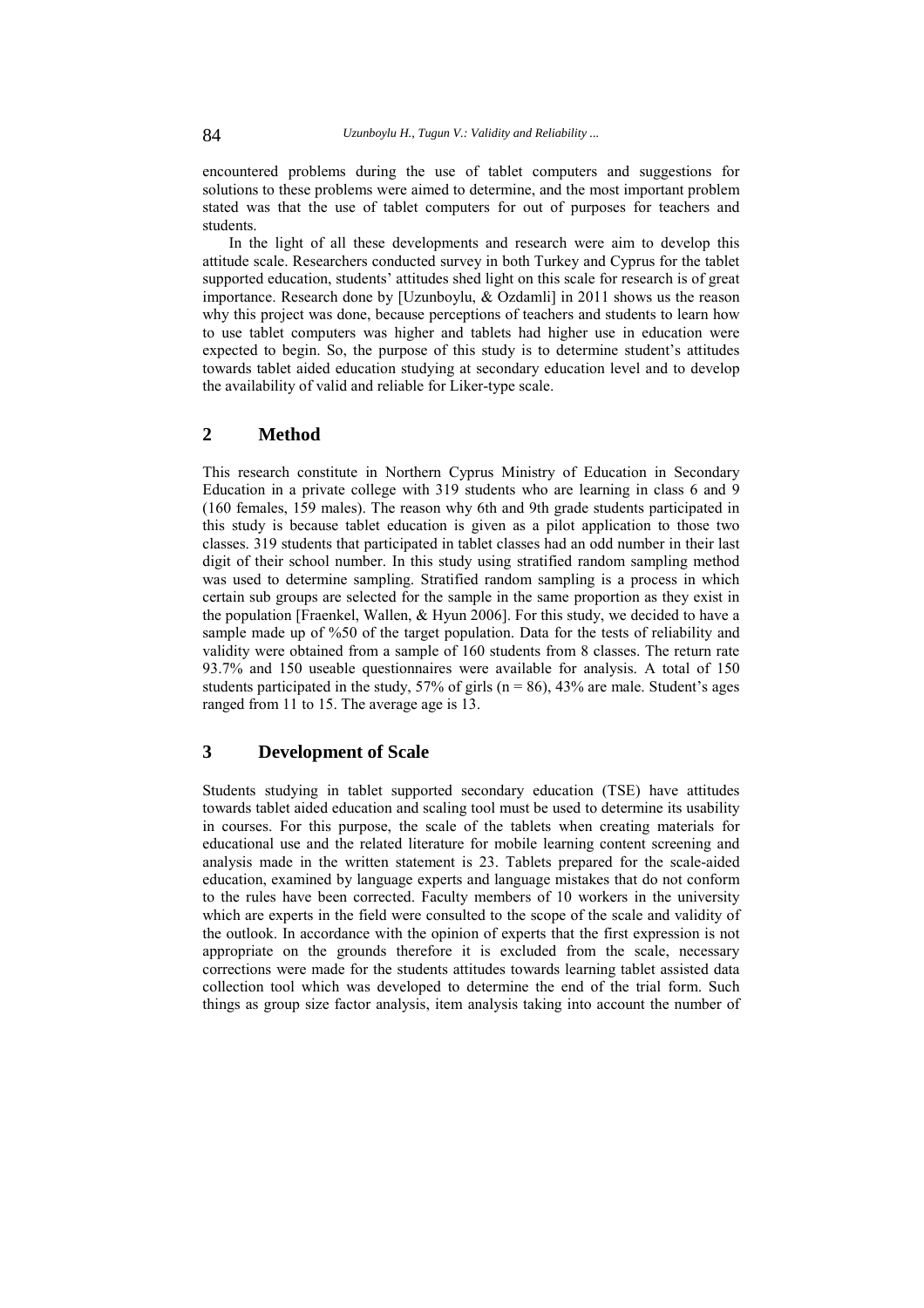subject is recommended to be at least twice [Büyüköztürk, 05]; [Kline, 94]. Data collection can be made of the validity and reliability analysis prepared for the data collection tool that was applied to 150 students as a group of pre-trial studying in the College  $6<sup>th</sup>$  and  $9<sup>th</sup>$  grade students. The 5 point Liker-type material is preferred for the survey responses. They requested from the participants to classify each category located on the scale by marking strongly disagree - disagree - undecided - agree – and strongly agree. In order to obtain the total score for each participant, collected responses were scored from 1-5, 5 points to the most important category and 1 point for the most negative category. Scale will form the substance in question in order to determine pre-trial on the data obtained from students, the arithmetic average of each item, and the item-total correlations and standard deviations were calculated. Selection of items in scale item-total correlation coefficient is .30 which criterions are based on the value. Items in the scale are approximately 2.94-4.20, while the standard deviation is between 1:23 to 1:48. In order to evaluate the distinctiveness of items contained in the scale of the examination results of the item analysis and item-total correlations are .30's the 5 items that was found to be below were removed. The reliability coefficient in all the Cronbach's was found  $\alpha = .953$ . It has emerged that as a result of pre-trial materials to be understood, changes in the expression of several items were needed. By doing the essential changes of the data collection tool has given its final shape. Given the shape of the front-end tools for trial before applying the tools of data collection tool to the front of the tablet containing the education with the necessary explanations is given. The researchers obtained permission from the director of College after data collection tools identify school grades stratified by sampling an odd number of students who were administered.

### **4 Result**

Our research provided the first findings about students' attitudes towards tablet supported learning in Cyprus. Students' attitudes towards the use of the tablet scale was developed for determining the data entered into SPSS 20 program after the distribution of total scores were analyzed. There were total of 17 expressions on the scale with minimum 17, maximum 85 points that can be taken, width (range) obtained the lowest score of 68 on the scale of 17, and the highest score was 85. Width was found to be 68. Scale was average of 59.08, the middle one was 63 and standard deviation was calculated to be 1.69. Coefficient of skewness in the analysis – was .725, and kurtosis coefficient was .752. These findings obtained from the student data shows that they have normal range. To determine structure validity of scale, factor analyses were made.

Also the number of data samples to measure compliance based on factor analysis, KMO and Barlett 'tests were made. The suitability of the data for factor analysis has to be higher than KMO .60 and Bartlett's test has to be meaningful [Büyüköztürk, 04].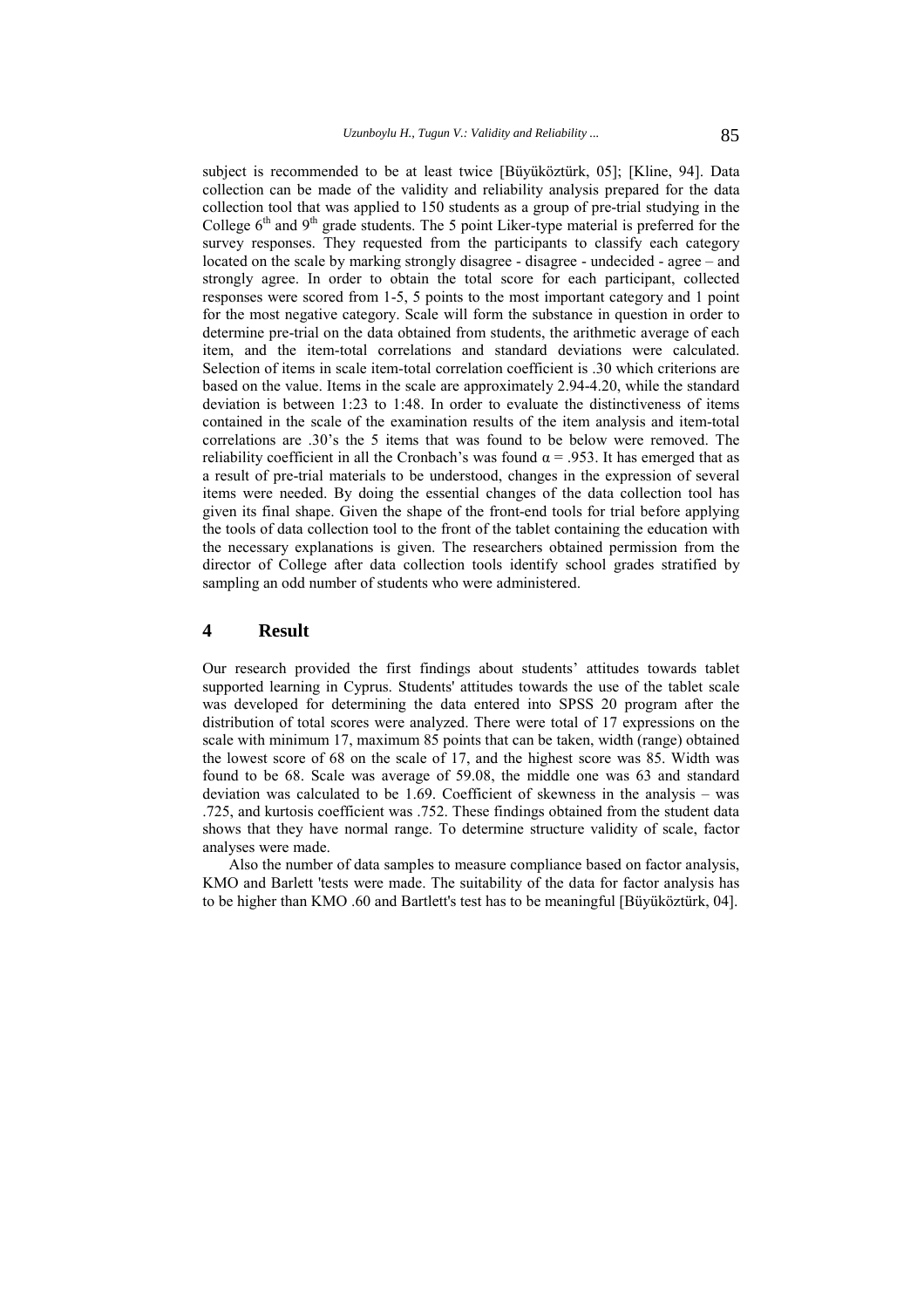| <b>Statistics</b> |         |          |
|-------------------|---------|----------|
| N                 | Valid   | 150      |
|                   | Missing | $\theta$ |
| Mean              |         | 59.0867  |
| Median            |         | 63.0000  |
| Std. Deviation    |         | 1.69321  |
| Minimum           |         | 17.00    |
| Maximum           |         | 85.00    |
| Range             |         | 68.00    |
| <b>Skewness</b>   |         | $-0.725$ |
| Kurtosis          |         | .752     |

*Table 1: Students' attitudes towards tablet supported education and its usability.*

In the study sample, KMO coefficient of concordance was calculated as .931. If KMO test values found in under 0.50's it is worth unacceptable, 0.50 poor, 0.60 moderate, and 0.70 good, 0.80 good, and 0.90 is perfect [Sharma, 96].

| Kaiser-Meyer-Olkin Measure of sampling        | .931               |      |  |
|-----------------------------------------------|--------------------|------|--|
| adequacy<br>Bartlestt's Test of<br>Sphericity | Approx. Chi-squate |      |  |
|                                               | df                 | 136  |  |
|                                               | Sig                | .000 |  |

|              | Initial Eigen values |               | <b>Extraction Sums of</b><br>Squared Loadings |       | Rotation Sums of<br>Squared Loadings |               |       |               |       |
|--------------|----------------------|---------------|-----------------------------------------------|-------|--------------------------------------|---------------|-------|---------------|-------|
|              | Tot                  | $\frac{0}{0}$ | Cum.                                          |       | $\frac{0}{0}$                        | Cum.          | Tot   | $\frac{0}{0}$ | Cum.  |
|              | al                   | Var.          | $\frac{0}{0}$                                 | Total | Var.                                 | $\frac{0}{0}$ | al    | Var.          | $\%$  |
|              | 9.80                 | 57.66         | 57.66                                         | 9.80  | 57.66                                | 57.66         | 5.83  | 34.32         | 34.32 |
| 2            | 1.16                 | 6.871         | 64.53                                         | 1.16  | 6.87                                 | 64.53         | 5 1 3 | 30 21         | 64.53 |
| $\mathbf{3}$ | .84                  | 4.973         | 69.50                                         |       |                                      |               |       |               |       |
|              |                      |               |                                               |       |                                      |               |       |               |       |
|              | .13                  | .766          | LOO 0                                         |       |                                      |               |       |               |       |

#### *Table 2: KMO and Bartlett's Test*

*Table 3: Results of factor analysis total variance explained* 

Principal component and varimax rotation was applied to reveal their subdimensions of the scale factor analysis. Varimax rotation in determining the scaleforming substances after the analysis of the load factor of at least 0.40, and by the only factor positioned below are considered. This value is not the same in all the

j.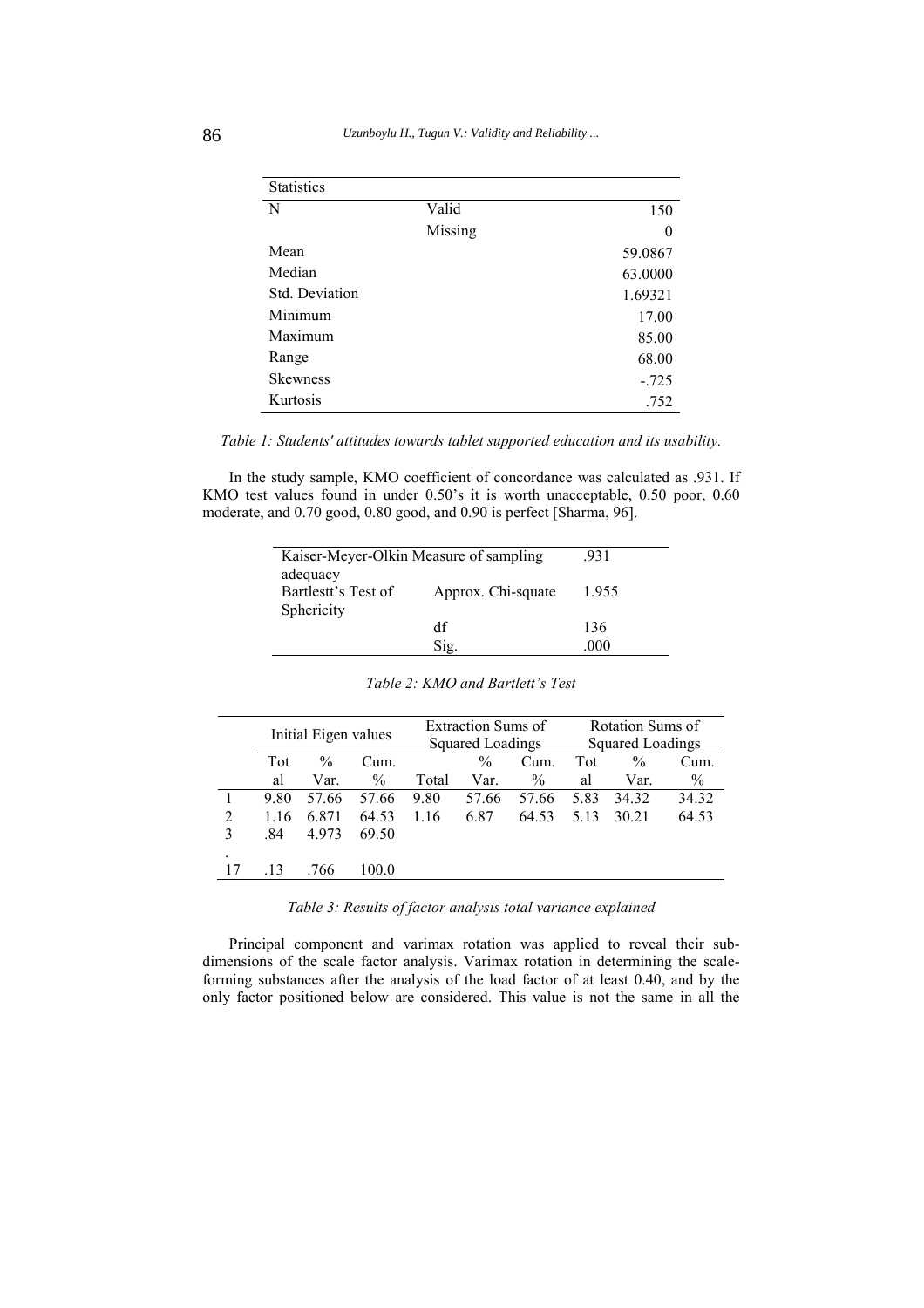literature and it may vary. Generally, values of .30 and .40 are taken as the limit value [Gürbüztürk, & Şad, 10]; [Johnson, & McClure, 04]; [Tsai, & Liu, 05]. 2 factors were found in student's attitudes towards iPad supported education and usability of the scale. A total of variance by a factor of 2 species was 64.53%. Since it is difficult to reach higher values in social sciences, the variance percentage over 40 - 60 is considered acceptable in various resources [Namlu, & Odabasi, 07]. Percentages after two factors obtained from variance after Varimax rotation was calculated as; for the first factor 57.66% and 6.87% for the second factor and two-dimensional variance percentages after varimax rotation are 34.32% and 30.21%. When examining the factor weights ranged from .814 to .560. The scale consists of basically two dimensions. Accordingly, the sub-dimensions "Students' Attitudes towards Tablet Computer Aided Education" (8 items) and " Usability of the Tablet Assisted Education (9 items) has been named. As shown in Figure 1 as a result of factor analysis to see the relationship of the size scale of the Pearson correlation coefficient was calculated and was found to be a strong relationship between the two dimensions. In this context, it can be said that regarding the total points examined from correlations, the scale is measuring the desired properties that needs to be measured.



*Figure 1: Student's attitudes towards tablet supported education and its usability factor*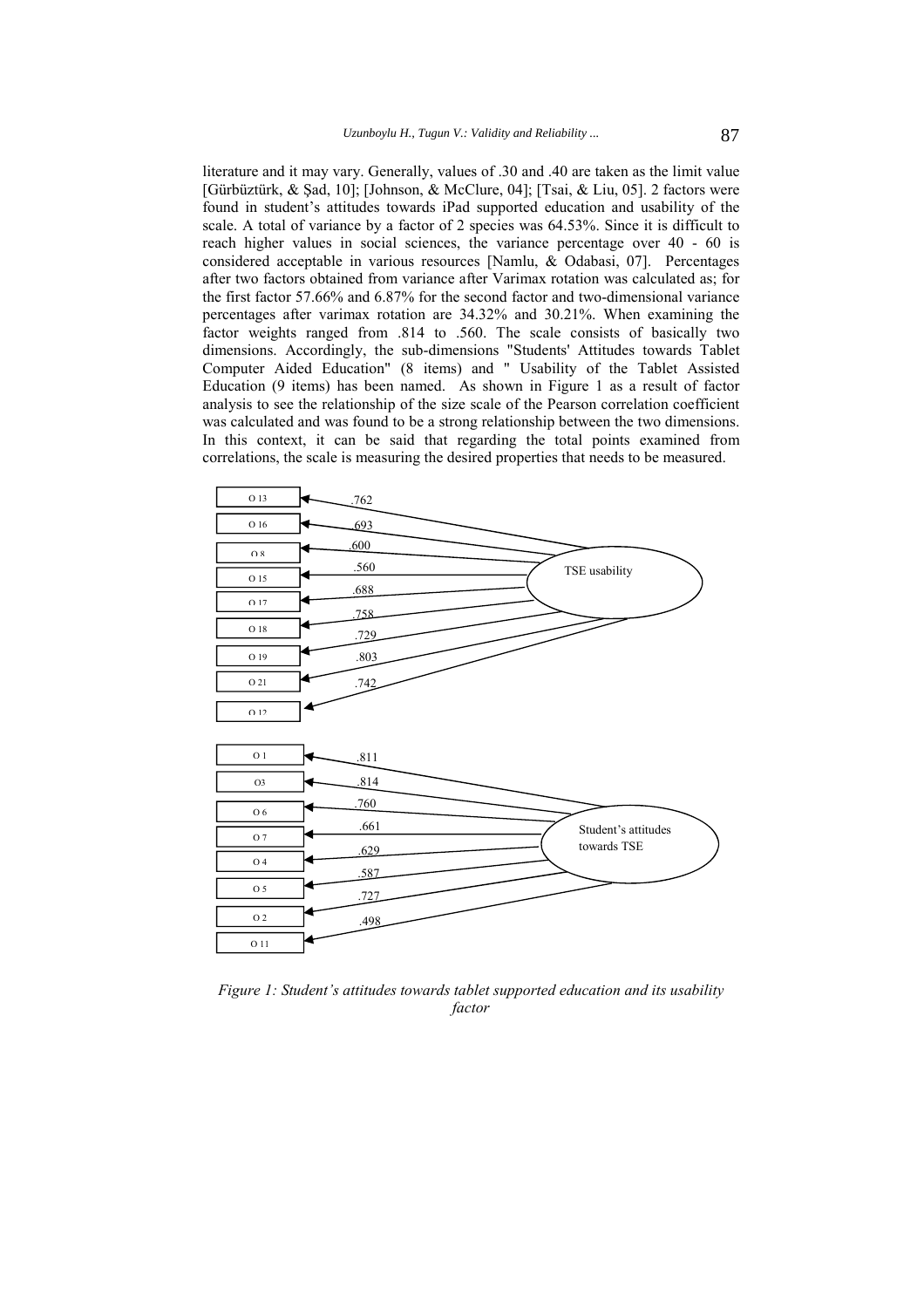| Items and Factors                                                                                                    | Mean | <b>SD</b> | Item<br>Total | Comp.<br>factor<br>load | Vari.<br>Load |
|----------------------------------------------------------------------------------------------------------------------|------|-----------|---------------|-------------------------|---------------|
| Factor I: Student's attitudes towards tablet supported education $\alpha = 0.921$ ,<br>Half-split reliability= .891  |      |           |               |                         |               |
| 1- In the course of the use of tablet<br>computers allow us to remember<br>information better.                       | 3.10 | .103      | .727          | .764                    | .811          |
| 3- Tablet computers must be used in all<br>classes.                                                                  | 3.42 | .102      | .751          | .784                    | .814          |
| 6-The Use of tablet computers in the course<br>keep curiosity alive.                                                 | 3.35 | .111      | .695          | .735                    | .760          |
| 7- The use of tablet computers in the course<br>increases the motivation.                                            | 3.32 | .110      | .730          | .766                    | .661          |
| 4- The use of tablet computers in class and<br>outside of class increases interaction.                               | 3.62 | .106      | .756          | .789                    | .629          |
| 5- Through the use of tablet computers in<br>courses gives you the opportunity to learn<br>along with my friends.    | 3.65 | .102      | .741          | .775                    | .587          |
| 2- Education enhances productivity with<br>tablet computers.                                                         | 3.59 | .101      | .624          | .668                    | .727          |
| 11- It feels more comfortable asking<br>questions during courses that performed<br>with tablet computer.             | 3.10 | .105      | .800          | .830                    | .498          |
| <b>Factor I Total</b>                                                                                                | 3.69 | 0.8       |               |                         |               |
| Factor II: Tablet supported educations usability $\alpha = 0.920$<br>$Half-split$ reliability=.891                   |      |           |               |                         |               |
| 13- I will never forget the information I<br>learned from tablet PCs that appeal to<br>visual learning and training. | 3.48 | .106      | .759          | .792                    | .762          |
| 16-I can learn the subjects that I missed<br>since courses are recorded in the video.                                | 3.04 | .106      | .790          | .820                    | .693          |
| 8- Thanks to e-books I do not have to carry<br>my books.                                                             | 3.60 | .114      | .710          | .745                    | .600          |
| 15- Materials are easier to share.                                                                                   | 2.94 | .120      | .599          | .641                    | .560          |
| 17- Projects / assignments can be managed<br>with tablets.                                                           | 4.20 | .093      | .628          | .671                    | .688          |
| 18- Thanks to the Tablet PC application it<br>allows us to take notes in class.                                      | 3.66 | .108      | .798          | .827                    | .758          |
| 19- Tablet PC application provides more<br>performance in the exam.                                                  | 3.55 | .112      | .741          | .778                    | .729          |
| 21- It is easier to keep notes on a tablet<br>computer.                                                              | 3.49 | .114      | .743          | .779                    | .803          |
| 12- Tablet PC application in the course of<br>the interaction increases the virtual<br>classroom applications.       | 3.93 | .103      | .672          | .712                    | .727          |
| <b>Factor II Total</b>                                                                                               | 3.54 | 0.8       |               |                         |               |

*Table 4: Student's attitudes towards tablet supported education and its usability factor and reliability results.*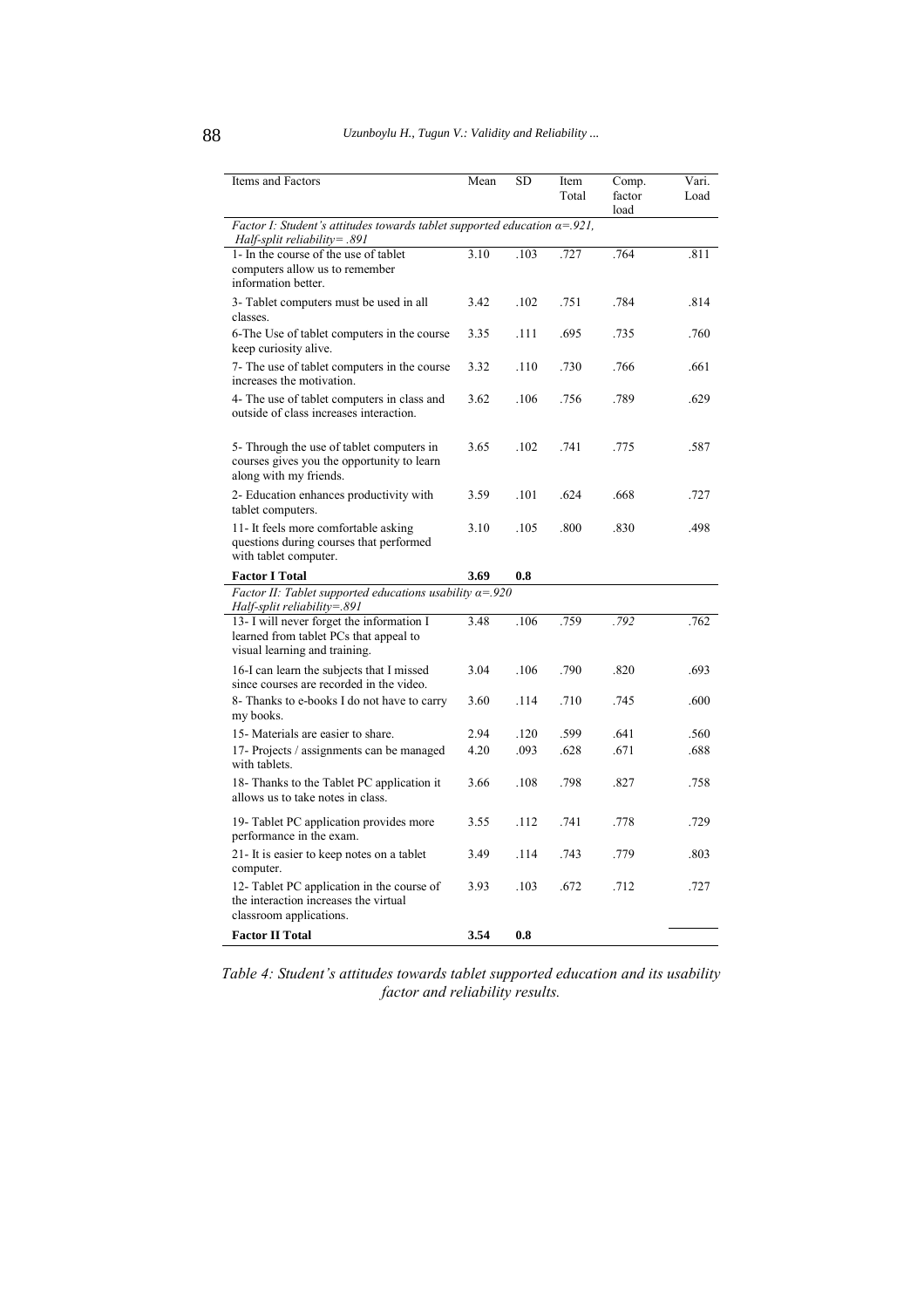To determine whether the scale is reliable or not the whole scale and reliability of subscale for Cronbach's  $\alpha$  and split-half reliability is used. This coefficient  $(\alpha)$  is a general form of the KR20 formula to be used in calculating the reliability of items that are not scored right versus wrong, as in some essay tests where more than one answer is possible [Cronbach, 51]; [Keser, Ozdamli, Bicen, & Demirok, 10]; [Ozdamli, 09]. Split-half procedure involves scoring two halves of a test separately for each person and then calculating a correlation coefficient for the two sets of scores. The coefficient indicates the degree to which the two halves of the test provide the same results and hence describes the internal consistency of the test [Fraenkel, Wallen & Hyun, 06]. Selection of items in scale item-total correlation coefficient is .30 which criterions are based on the value.

The results of the analyses of questionnaire reveal that the items were appropriate parameters. Average items are between 2.94 and 4.20 standard deviations ranged from 1480 to 1230. It is seen that total materials of correlations are between .599 and .800. For the whole scale we use Cronbach alpha (α) .953 and half-split reliability of the scale is .900. "Attitudes towards tablet computer aided education" subscale Cronbach alpha ( $\alpha$ ) .921, .891 is half-split reliability. "The usability of the tablet computer aided education" for the sub-dimensions Cronbach's alpha is  $(\alpha)$ . 920, and for half-split reliability is .891. The assessment of internal reliability is important in scales. It indicates whether scales are measuring a single idea, and hence whether the items that makes up the forum are internally consistent [Sekaran, 03]. Thus, the internal consistency reliability of the measures used in this study can be considered as good. According to researchers [Hung, Chou, Chen, & Own, 10]; [Sekaran, 03], the closer the reliability coefficient is to 1.0, the better is the forum's reliability. According to [Fraenkel, Wallen, & Hyun, 06] reliable instrument is one that gives consistent results.

#### **5 Discussion**

With the introduction of mobile devices into our lives, differences were shown in many areas of our lives. Things that take our time, for example communication, banking, and shopping, etc. process have been simplified. These changes have impacted on the teaching-learning environment. Students exhibit a positive attitude towards technology has required changes in education. With FATIH project brought to agenda has mobilized researchers. With tablet-assisted education project brought to agenda, students and teachers attitudes towards these issues has revealed the necessity of the determination in exploratory study student's attitudes towards tablets supported education and tablets supported media aimed to determine the availability of a reliable and valid scale development. In order to determine the factor structure of the scale, exploratory and confirmatory factor analyses were collected in two sizes and scales of expression was observed. Then, the expressions of these factors under these two factors are examined and evaluated in terms of their characteristics has been named as "Attitudes towards tablet computer aided education" "The usability of the tablet computer aided education". Example for the first sample size expression is "The use of tablet computers in the course allows us to remember information better." While in the second dimension "I can study the subjects that I missed since courses are recorded in the video..."The results obtained in this study are high level of reliability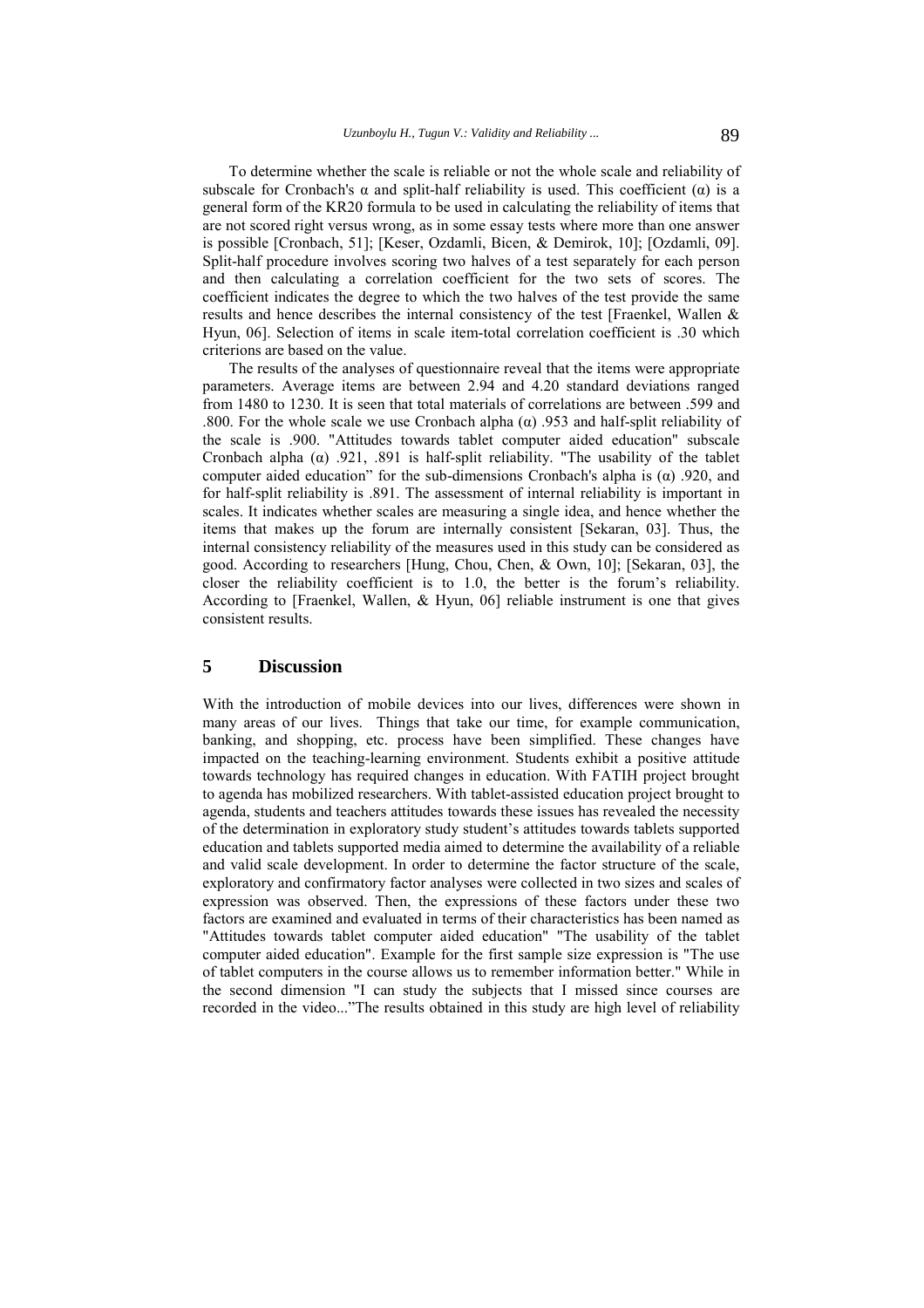and validity of the scale has revealed that criteria. The scale in this study has sufficient merits to justify further research in the area.

Students' attitudes towards tablet supported education and training related to the suitability of tablet's was determined that the developed scale is reliable and valid. Like each study, this study has its limitations too. Limitation for this study is that it applies only to students. In future studies teachers and parent's size scales will be developed. Also in future studies by identifying educational needs, necessary training to the students will be planned and provided.

#### **Acknowledgements**

This project is funded by Center of Excellence, Near East University Scientific/Research Fund.

#### **References**

[Akinci, Kurtoğlu, & Seferoğlu, 12] Akinci A., Kurtoglu M., Seferoglu. S. S.: How Can FATIH Project Achieve Its Goals A Situation Analysis Study, 1–3, 2012.

[Akkoyunlu, 96] Akkoyunlu, B..: Bilgisayar Okur Yazarlıgı Yeterlikleri ile Mevcut Ders Programları'nın Kaynaştırılmasının Ögrenci Başarı ve Tutumlarına Etkisi, *Hacettepe Üniversitesi Eğitim Fakültesi Dergisi,* 12, 127–134, 1996.

[Aksal, 11] Aksal, F. A.: Developing evaluative tool for online learning and teaching process. *Turkish Online Journal of Educational Technology*, *10*(3), 69–75, 2011.

[Bicen, & Arnavut, 15] Bicen, H., & Arnavut, A.: Determining the effects of technological tool use habits on social lives. *Computers in Human Behavior*, *48*, 457–462, 2015, http://doi.org/10.1016/j.chb.2015.02.012

[Bicen, Ozdamli, & Uzunboylu, 12] Bicen, H., Ozdamli, F., & Uzunboylu, H.: Online and blended learning approach on instructional multimedia development courses in teacher education. *Interactive Learning Environments*, June 2012, 1–20, 2012. http://doi.org/10.1080/10494820.2012.682586

[Bicen, & Uzunboylu, 13] Bicen, H., & Uzunboylu, H.: The Use of social networking sites in education: A case study of facebook. *Journal of Universal Computer Science*, *19*(5), 658–671, 2013. Retrieved from

http://www.jucs.org/jucs\_19\_5/the\_use\_of\_social/jucs\_19\_05\_0658\_0671\_bicen.pdf

[Boukas, Kambourakis, & Gritzalis, 09] Boukas, L., Kambourakis, G., & Gritzalis, S.: Pandora: An SMS-oriented m-informational system for educational realms. *Journal of Network and Computer Applications*, *32*(3), 684–702, 2009. http://doi.org/10.1016/j.jnca.2008.07.002

[Büyüköztürk, 05] Büyüköztürk, Ş.: Anket Geliştirme. *Türk Eğitim Bilimleri Dergisi, 3(2),*  2005.

[Büyüköztürk, 04] Büyüköztürk, Ş.: Sosyal Bilimler için Veri Analizi El Kitabı İstatistik, Araştırma Deseni SPSS Uygulamaları ve Yorum. Retrieved May 17, 2015, from http://www.pegem.net/kitabevi/109-Sosyal-Bilimler-icin-Veri-Analizi-El-Kitabi-Istatistik-Arastirma-Deseni-SPSS-Uygulamalari-ve-Yorum-kitabi.aspx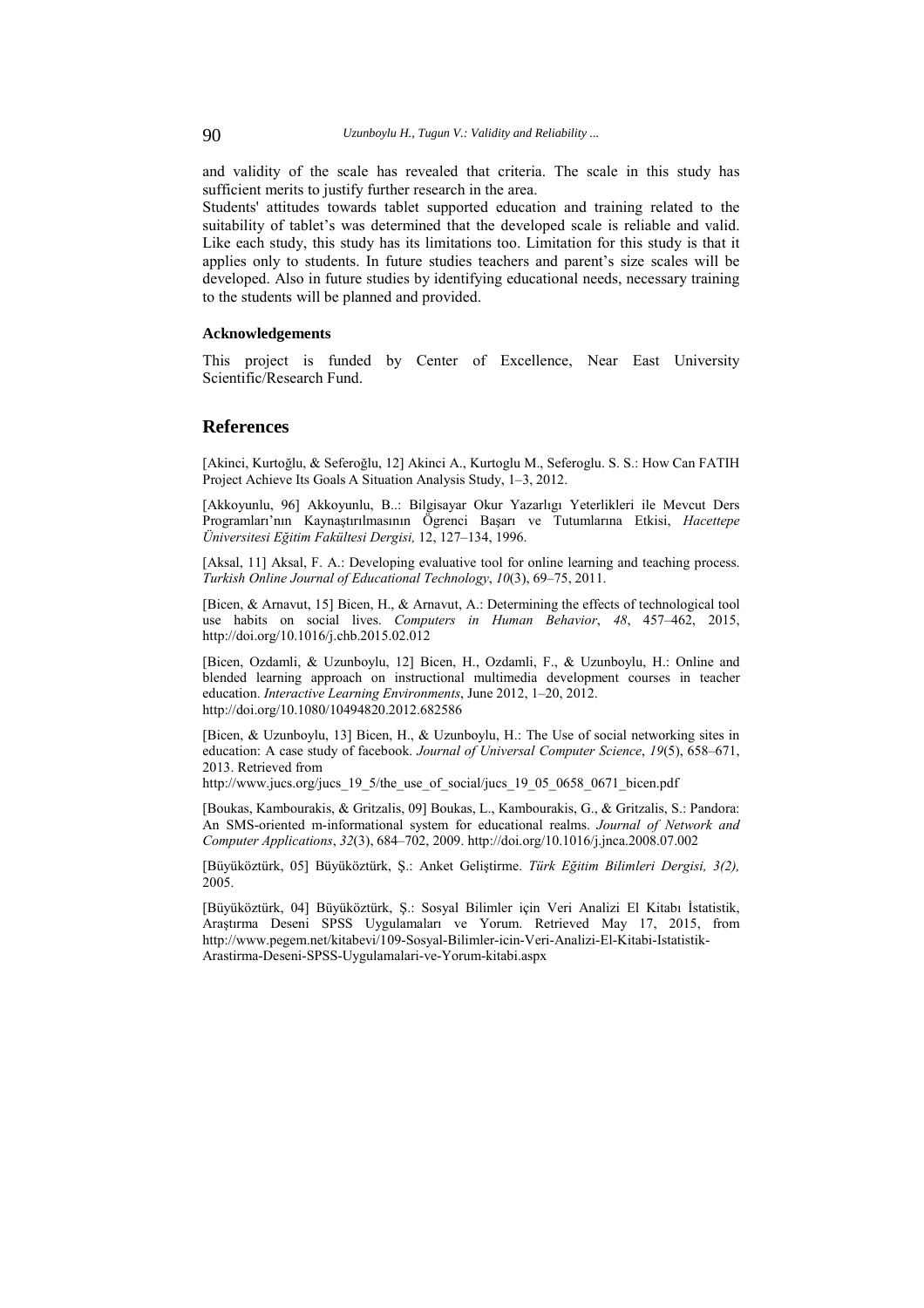[Cavus, 10] Cavus, N.: The evaluation of Learning Management Systems using an artificial intelligence fuzzy logic algorithm. *Advances in Engineering Software*, *41*(2), 248–254, 2010. http://doi.org/10.1016/j.advengsoft.2009.07.009

[Cronbach, 51] Cronbach, L. J.: Coefficient alpha and the internal structure of tests. *Psychometrika*, *16*(3), 297–334, 1951. http://doi.org/10.1007/BF02310555

[Çepni, & Akyıldız, 10] Çepni, S., Akyıldız, S.: Öğretim ilke ve yöntemleri. Nadir Kitap, 2010 Retrieved May 17, 2015, from http://www.nadirkitap.com/ogretim-ilke-ve-yontemlerikitap4607582.html

[Çetinkaya, & Keser, 14] Çetinkaya, Levent, H. Keser.: Öğretmen ve Öğrencilerin Tablet Bilgisayar Kullanımında Yaşadıkları Sorunlar ve Çözüm Önerileri Problems Faced by Teachers and Students in Terms of Using Tablet PCs and Suggested Solutions Related to these Problems, January, 4, 13–34, 2014.

[Delen, & Bulut, 11] Delen, E., & Bulut, O.: The Relationship between Students' Exposure to Technology and Their Achievement in Science and Math. *Turkish Online Journal of Educational Technology - TOJET*, *10*(3), 311–317, 2011. Retrieved from http://eric.ed.gov/?id=EJ945004

[Fraenkel, Wallen, & Hyun, 06] Jack Fraenkel, Norman Wallen, H. H.: How to Design and Evaluate Research in Education, 2006. Retrieved May 17, 2015, from http://www.amazon.com/How-Design-Evaluate-Research-Education/dp/0078097851

[Gündüz, 12] Gündüz, H. B.: Digital divide in turkish primary schools: Sakarya sample. *Turkish Online Journal of Educational Technology*, *9*(1), 43–53, 2012.

[Gürbüztürk, & Şad, 12] Gürbüztürk, O., & Şad, S. N.: Turkish parental involvement scale: Validity and reliability studies. *Procedia - Social and Behavioral Sciences*, *2*, 487–491, 2010. http://doi.org/10.1016/j.sbspro.2010.03.049

[Güven, & Gökhan, 12] Güven, Gökhan, Y. S.: Bilgisayar Destekli Öğretimin 8 . Sınıf Fen ve Teknoloji Dersindeki Akademik Başarıya ve Öğrencilerin Derse Karşı Tutumlarına Etkisi, *9*(1), 2012.

[Güzel, 11] Güzel, H.: Factors Affecting the Computer Usage of Physics Teachers, April, 10*,* 122–132, 2011.

[Hung, Chou, Chen, & Own, 10] Hung, M.-L., Chou, C., Chen, C.-H., & Own, Z.-Y.: Learner readiness for online learning: Scale development and student perceptions. *Computers & Education*, 55(3), 1080–1090, 2010. http://doi.org/10.1016/j.compedu.2010.05.004

[Johnson, & McClure, 04] Johnson, B., & McClure, R.: Validity and Reliability of a Shortened, Revised Version of the Constructivist Learning Environment Survey (CLES). *Learning Environments Research*, 7(1), 65–80, 2004. http://doi.org/10.1023/B:LERI.0000022279.89075.9f

[Kapoun, Faculty, Šrámka, & Mariánské, 14] Kapoun, P., Faculty, P., Šrámka, F., & Mariánské, O.: MLearning - Efficient Support of Natural Science Education. *Global Journal of Information Technology, 04(2)*, 114–119, 2014.

[Kenar, 12] Kenar, İ.: Teknoloji ve Derslerde Teknoloji Kullanımına Yönelik Veli Tutum Ölçeği Geliştir ilmesi ve Tablet PC Uygulaması. *Eğitim Bilimleri Araştırmaları Dergisi, 2(2),*  123-139, 2012.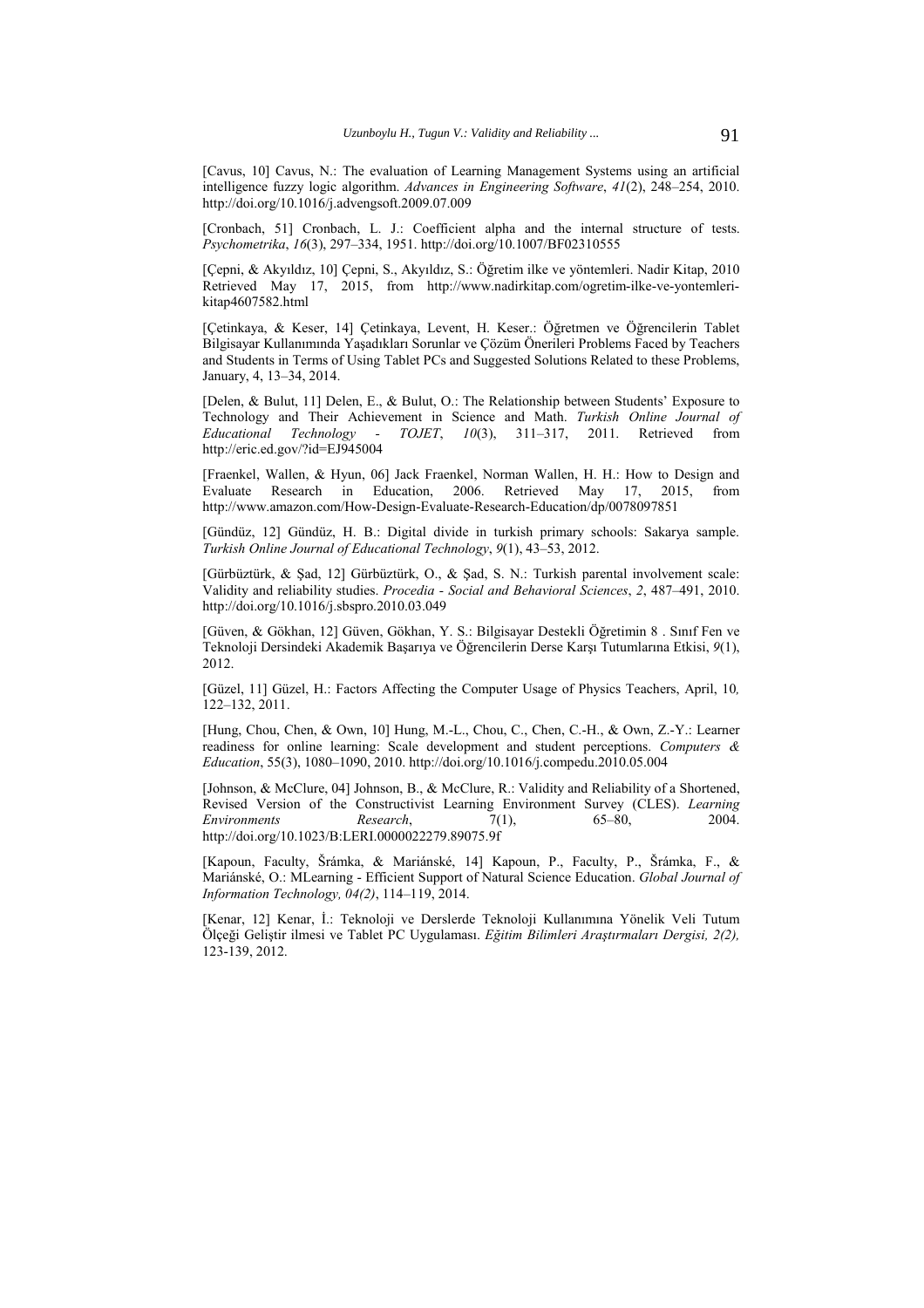[Keser, 05] Keser, H., İnsan - Bilgisayar Etkileşimi ve Sağlığa Etkisi - Hafize Keser | 12,90TL - D&R : Kitap, 2005. Retrieved May 17, 2015, from http://www.dr.com.tr/kitap/%C4%B1nsanbilgisayar-etkilesimi-ve-sagliga-etkisi/hafize-keser/egitimbasvuru/bilgisayar/urunno=0000000206750

[Keser, Ozdamli, Bicen, & Demirok, 10] Keser, H., Ozdamli, F., Bicen, H., & Demirok, M. S.: A Descriptive Study of High Students' Game-Playing Characteristics. *International Journal of Learning and Teaching*, *2*(2), 12–20, 2010.

[Keser, Uzunboylu, & Ozdamli, 11] Keser, H., Uzunboylu, H., Ozdamli, F.: The trends in technology supported collaborative learning studiesin 21st century, *3*(2), 103–119, 2011.

[Kline, 94] Kline, P.: Amazon.com: An Easy Guide to Factor Analysis, 1994. Retrieved May 17, 2015, from http://www.amazon.com/An-Easy-Guide-Factor-Analysis/dp/0415094909

[Kurt, Kuzu, Dursun, Güllüpınar, & Gültekin, 13] Kurt, A. A., Kuzu, A., Dursun, Ö. Ö., Güllüpınar, F., & Gültekin, M.: FATIH Projesinin pilot uygulama sürecinin değerlendirilmesi : Öğretmen görüşleri. *Journal of Instructional Technologies & Teacher Education*, *1*, 1–23, 2013.

[Markett, Sánchez, Weber & Tangney, 06] Markett, C., Sánchez, I. A., Weber, S., & Tangney, B.: Using short message service to encourage interactivity in the classroom. *Computers & Education*, *46*(3), 280–293, 2006. http://doi.org/10.1016/j.compedu.2005.11.014

[Motiwalla, 07] Motiwalla, L. F.: Mobile learning: A framework and evaluation. *Computers & Education*, *49*, 581–596, 2007. http://doi.org/10.1016/j.compedu.2005.10.011

[Namlu, & Odabaşı, 07] Namlu, A. G., & Odabasi, H. F.: Unethical computer using behavior scale: A study of reliability and validity on Turkish university students. *Computers & Education*, *48*(2), 205–215, 2007. http://doi.org/10.1016/j.compedu.2004.12.006

[Ozdamli, 09] Ozdamli, F.: A cultural adaptation study of multimedia course materials forum to Turkish, *World Journal on Educational Technology, 1(1)*, 30–45, 2009.

[Ozdamli, 13] Ozdamli, F.: Effectiveness of Cloud Systems and Social Networks in Improving Self-directed Learning Abilities and Developing Positive Seamless Learning Perceptions. *Journal of Universal Computer Science, 19(5), 602-618,* 2013.

[Ozdamli, & Uzunboylu, 14] Ozdamli, F., & Uzunboylu, H.: M-learning adequacy and perceptions of students and teachers in secondary schools. *British Journal of Educational Technology*, 2014. http://doi.org/10.1111/bjet.12136

[Rau, Gao, & Wu, 08] Rau, P.-L. P., Gao, Q., & Wu, L.-M.: Using mobile communication technology in high school education: Motivation, pressure, and learning performance. *Computers & Education*, *50*(1), 1–22, 2008. http://doi.org/10.1016/j.compedu.2006.03.008

[Sekaran, 03] Uma Sekaran, R. B.: Research Methods for Business: A Skill Building Approach, 5th Edition. Retrieved May 17, 2015, 2003. from

http://eu.wiley.com/WileyCDA/WileyTitle/productCd-EUDTE00538.html

[Sharma, 96] Sharma, S.: Applied Multivariate Techniques, 1996. Retrieved May 17, 2015, from http://eu.wiley.com/WileyCDA/WileyTitle/productCd-0471310646.html

[Sharples, 00] Sharples, M.: The design of personal mobile technologies for lifelong learning. *Computers & Education*, *34*, 177–193, 2000. http://doi.org/10.1016/S0360-1315(99)00044-5

[Simsekli, 14] Simsekli, Y.: Science and technology teacher candidates' opinions about teaching of biology in high school, *Contemporary Educational Researches Journal 04(2)*, 42– 47, 2014.